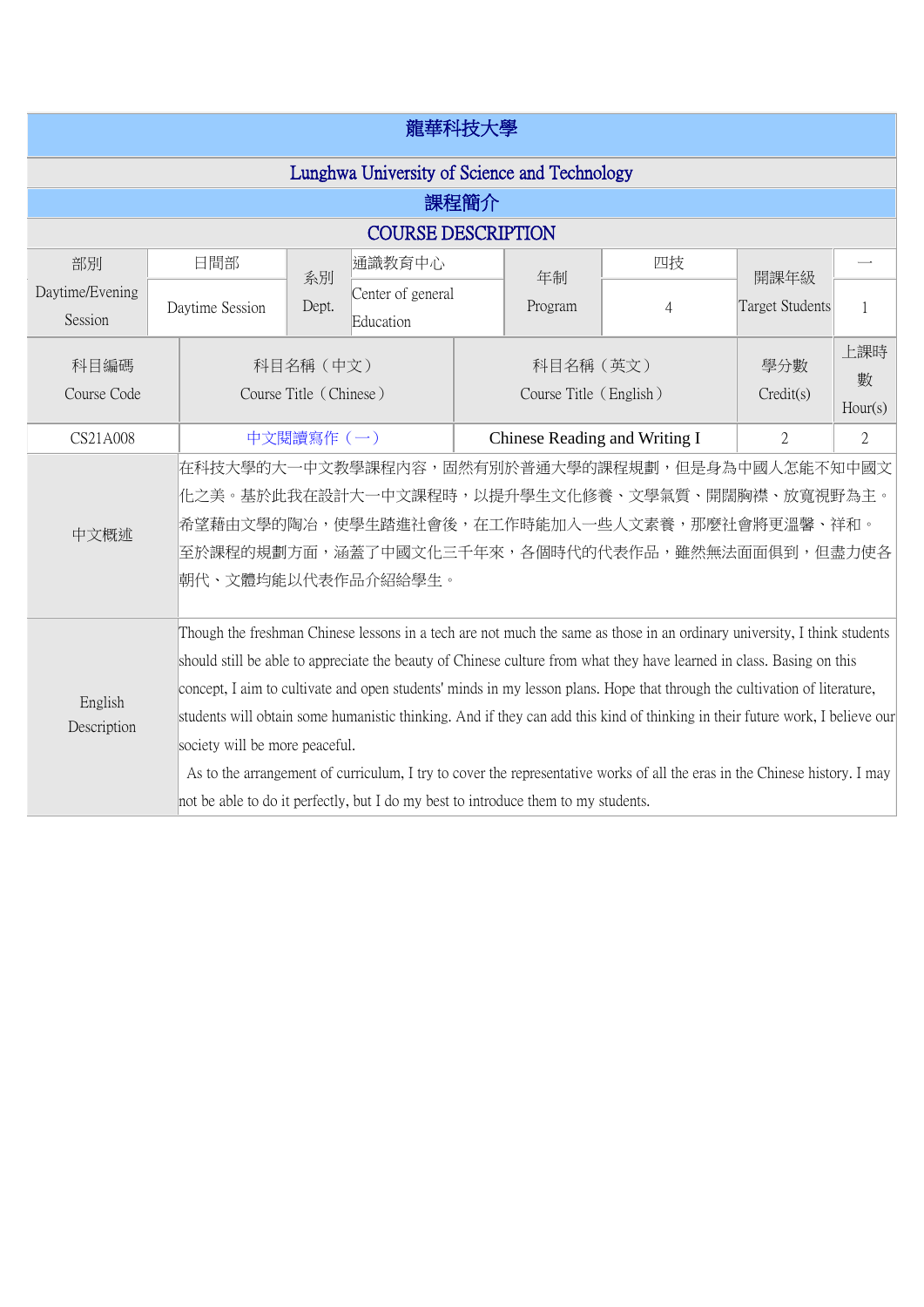## 表 **A10-1** 一般共同及專業理論課程綱要表

## 系科名稱:通識教育中心 科目名稱: 中文閱讀寫作(一) 英文科目名稱:Chinese Reading and Writing I 學年、學期、學分數: 第一學年、第一學期、2學分 先修科目或先備能力: 高中(職)國文 教學目標:**1.**知識:認識中國現代、古典文學的文學知識。(K:31.25%) **2.**技能:培養學生國文應用與寫作能力。(S:31.25%)

**3.**態度:啟發學生思考的潛能,養成高尚的道德情操。(A:37.5

教材大網:

 $\frac{9}{6}$ )

| 單元主題                            | 内容網要                                                                    | 教學參<br>考節數     | 備註 |
|---------------------------------|-------------------------------------------------------------------------|----------------|----|
| 、中文閱讀寫作(一)<br>課程簡介與職場倫<br>理個案說明 | 課程目的、進度、評分方式、學<br>生上課守則等校園倫理 (A)                                        | $\overline{2}$ |    |
| 詩經選〈關雎〉〈伯兮〉                     | 1. 詩經文學知識 (K)<br>2. 有效溝通能力建立 (S)<br>3. 家庭倫理、人際關係觀念養成<br>(A)             | 6              |    |
| 管子〈牧民〉                          | 1. 中國傳統法家治國思想 (K)<br>2. 四維道德養成 (A)<br>3. 運用正反相生法、先結後析法<br>論理 (S)        | 6              |    |
| 左傳〈宮之奇諫假道〉                      | 1. 中國史傳文學知識 (K)<br>2. 宗族與祭祀倫理觀念養成<br>(A)<br>3. 使用層遞、排比、譬喻等修辭<br>法論辯 (S) | 6              |    |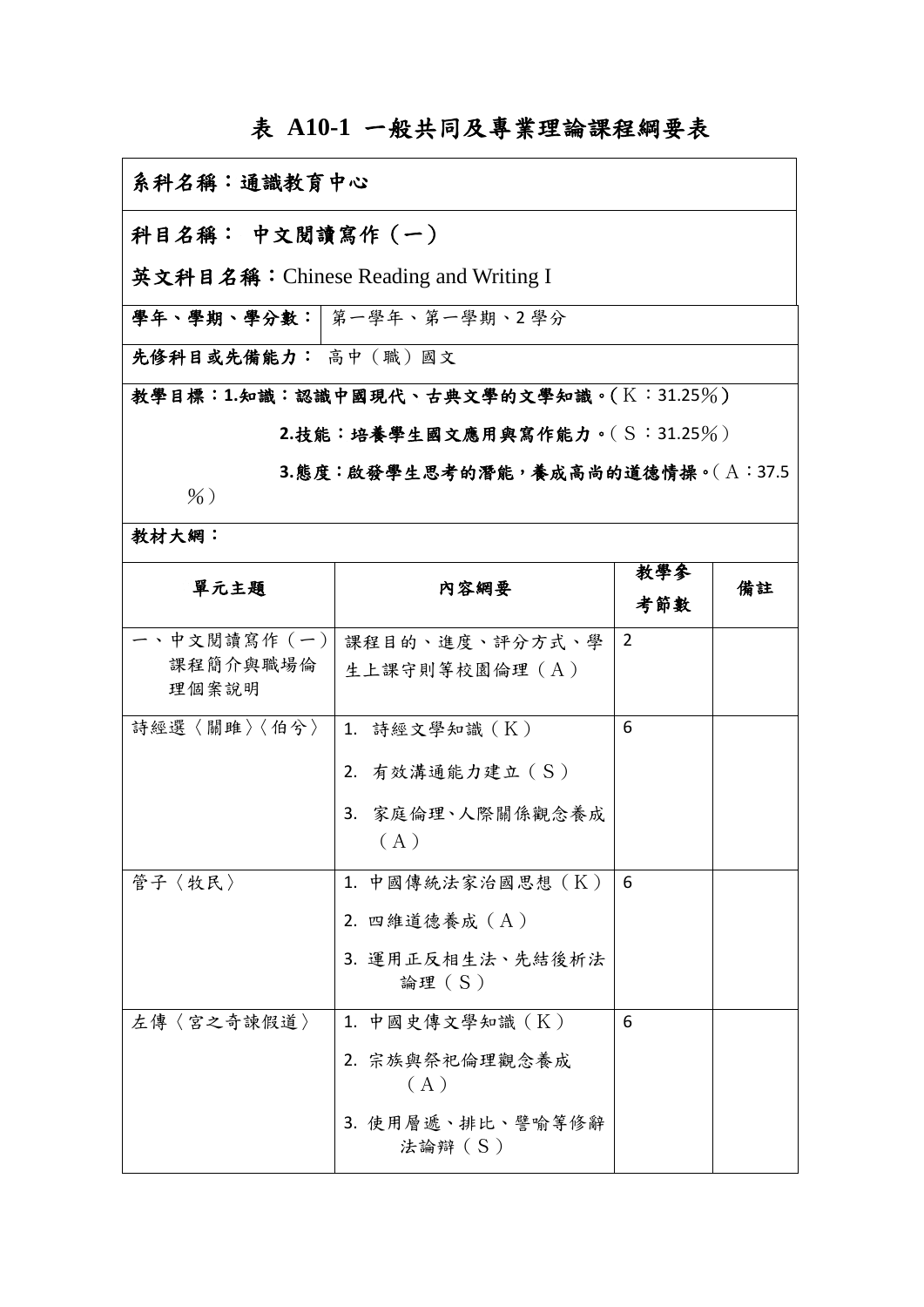| 莊子〈養生主〉 | 1. 莊子天性之哲學思想 (K)<br>2.追求自由閒適的生命態度 (A) | 6 |  |
|---------|---------------------------------------|---|--|
|         | 3. 運用寓言、譬喻申辩的表達能<br>$\pi(S)$          |   |  |
| 荀子〈天論〉  | 1. 荀子「天」之哲學思想(K)                      | 6 |  |
|         | 2.人與自然合諧共存態度的建立<br>(A)                |   |  |
|         | 3. 排比、類疊、設問的應用與表<br>達方式 (S)           |   |  |

※教學目標(歸納為三項):分別為知識(Knowledge)、技能(Skills)、態度(Attitudes) 各一項

※單元主題:為各項知能之彙整

※內容網要:為各項知能即一般知識、職業知識、態度;專業技術安全知識;專 業基礎知識加上補充之知能(表 A8 中未列,但為達知識或技能的完 整性且課程中需教授之能力),撰寫方式係以不含動詞的知能內容方 式呈現

※三者之關係:教學目標>單元主題>內容網要

※本課程將培養學生下列能力:

1.養成敬業樂群及理解專業職場倫理之態度。

**2.**養成人文素養及關懷社會以善盡社會責任。

**3.**具備多元語文能力建立國際視野,並培養自主持續學習的習慣與能力。

**4.**運用創意思考於實務技術之能力。

| 檢核項目                             | 是否符合 |            |
|----------------------------------|------|------------|
| 1.是否將科目名稱、上課時數及學分數填入本表           | 是    | 否口         |
| 2.是否將教學目標、綱要名稱或單元名稱填入本表          | 是    | 否□         |
| 3.所填入的行業知能是否有考慮學生學習的順序性、邏輯性、連    | 是    | る ロット こうしゃ |
| 4.除了表 A6 所敘述的行業知能,是否有考慮到其他的知能,以成 |      | 조니         |

填表說明**:**